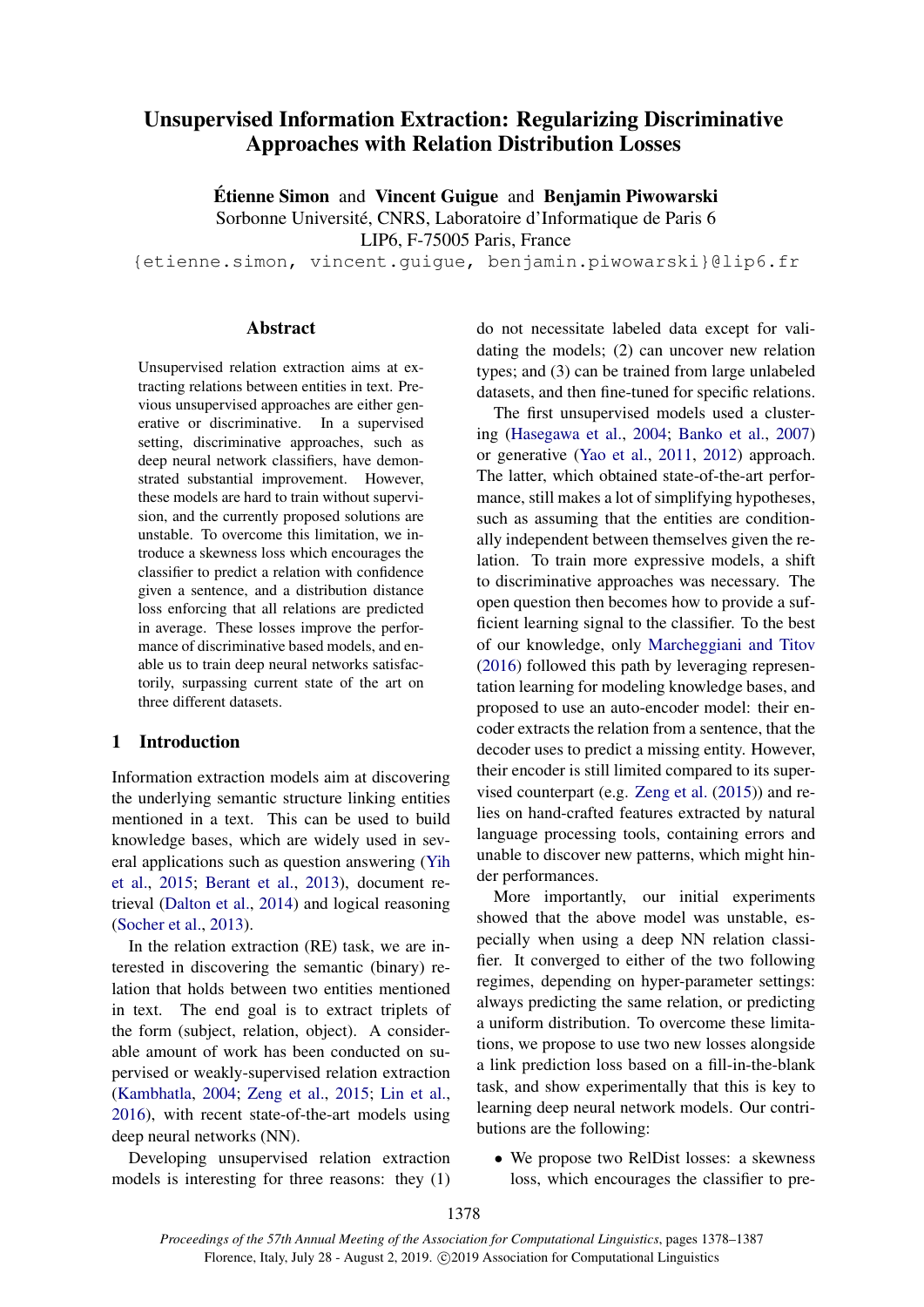dict a class with confidence for a single sentence, and a distribution distance loss, which encourages the classifier to scatter a set of sentences into different classes;

- We perform extensive experiments on the usual NYT+FB dataset, as well as two new datasets;
- We show that our RelDist losses allow us to train a deep PCNN classifier [\(Zeng](#page-9-3) [et al.,](#page-9-3) [2015\)](#page-9-3) as well as improve performance of feature-based models [\(Marcheggiani and](#page-9-8) [Titov,](#page-9-8) [2016\)](#page-9-8).

In the following, we first discuss related works (Section [2\)](#page-1-0) before describing our model (Section [3\)](#page-2-0) and presenting experimental results (Section [4\)](#page-5-0).

# <span id="page-1-0"></span>2 Related work

Relation extraction is a standard language classification task: given a sentence containing two entities, the goal is to predict what is the relation linking these two entities. Most relation extraction systems need to be trained on a labeled dataset. However human annotation is expensive, and virtually impractical when a large number of relations is involved.

As a result, most systems are trained on datasets built through distant supervision [\(Mintz et al.,](#page-9-9) [2009\)](#page-9-9), a compromise between the supervised and unsupervised settings. It makes the following assumption: if a sentence contains two entities linked in a knowledge base, this sentence necessarily conveys that relation. For example, distant supervision aligns the sentence "*Hubel<sub>e1</sub> received the <u>Nobel Prize<sub>e2</sub></u> for his discovery*" with the triplet (Hubel, award received, Nobel Prize), thus supervising the sentence with the label "award received". The resulting alignment are of a poorer quality, and even though this method can leverage large amounts of unlabeled text, the relation ontology is still fixed by a knowledge base, the resulting model being unable to discover new relations.

In the supervised setting, neural network models have demonstrated substantial improvement over approaches using hand-crafted features. In particular, piecewise convolutional neural networks (PCNN, [Zeng et al.,](#page-9-3) [2015\)](#page-9-3) are now widely used as a basis for other improvements, such as the instance-level selective attention mechanism of [Lin et al.](#page-9-4) [\(2016\)](#page-9-4) which follows the multiinstance multi-label framework [\(Hoffmann et al.,](#page-9-10)

[2011;](#page-9-10) [Surdeanu et al.,](#page-9-11) [2012\)](#page-9-11). The recent NN approaches however need large amount of data to achieve good performances.

In the unsupervised setting, models have no access to annotated sentences or to a knowledge base: other regularity hypotheses have to be made. The resulting models can be categorized into either the generative/clustering or discriminative approaches. The former try to cluster regularities in the text surrounding two entities, while the latter use discriminative models but have to make further hypotheses, namely that a pair of given entities always share the same relation, to provide a learning signal for the classifier.

Among clustering models, one of the earliest work is from [Hasegawa et al.](#page-9-5) [\(2004\)](#page-9-5) who propose building clusters by using cosine similarity on TF-IDF vectors for the surrounding text. Later, the OpenIE approaches [\(Banko et al.,](#page-8-2) [2007;](#page-8-2) [Angeli](#page-8-3) [et al.,](#page-8-3) [2015\)](#page-8-3) relied upon the hypothesis that the surface form of the relation conveyed by a sentence appears in the path between the two entities in its dependency tree. However, these latter works are too dependent on the raw surface form and suffer from bad generalization. In our previous example, OpenIE will extract the triplet (Hubel, received, Nobel Prize), but simply replacing "received" by "was awarded" might produce a different relation even though the semantic remains the same.

Related to these clustering approaches, the Rel-LDA models [\(Yao et al.,](#page-9-6) [2011,](#page-9-6) [2012\)](#page-9-7) use a generative model inspired by LDA to cluster sentences: each relation defines a distribution over a highlevel handcrafted set of features describing the relationship between the two entities in the text (e.g. the dependency path). However, these models are limited in their expressiveness. More importantly, depending on the set of features, they might focus on features not related to the relation extraction task.

We posit that discriminative approaches can help in going further in expressiveness, especially considering recent results with neural network models. To the best of our knowledge, the only discriminative approach to unsupervised relation extraction is the variational autoencoder approach (VAE) proposed by [Marcheggiani and](#page-9-8) [Titov,](#page-9-8) [2016\)](#page-9-8): the encoder extracts the semantic relation from hand-crafted features of the sentence (related to those of Rel-LDA), while the decoder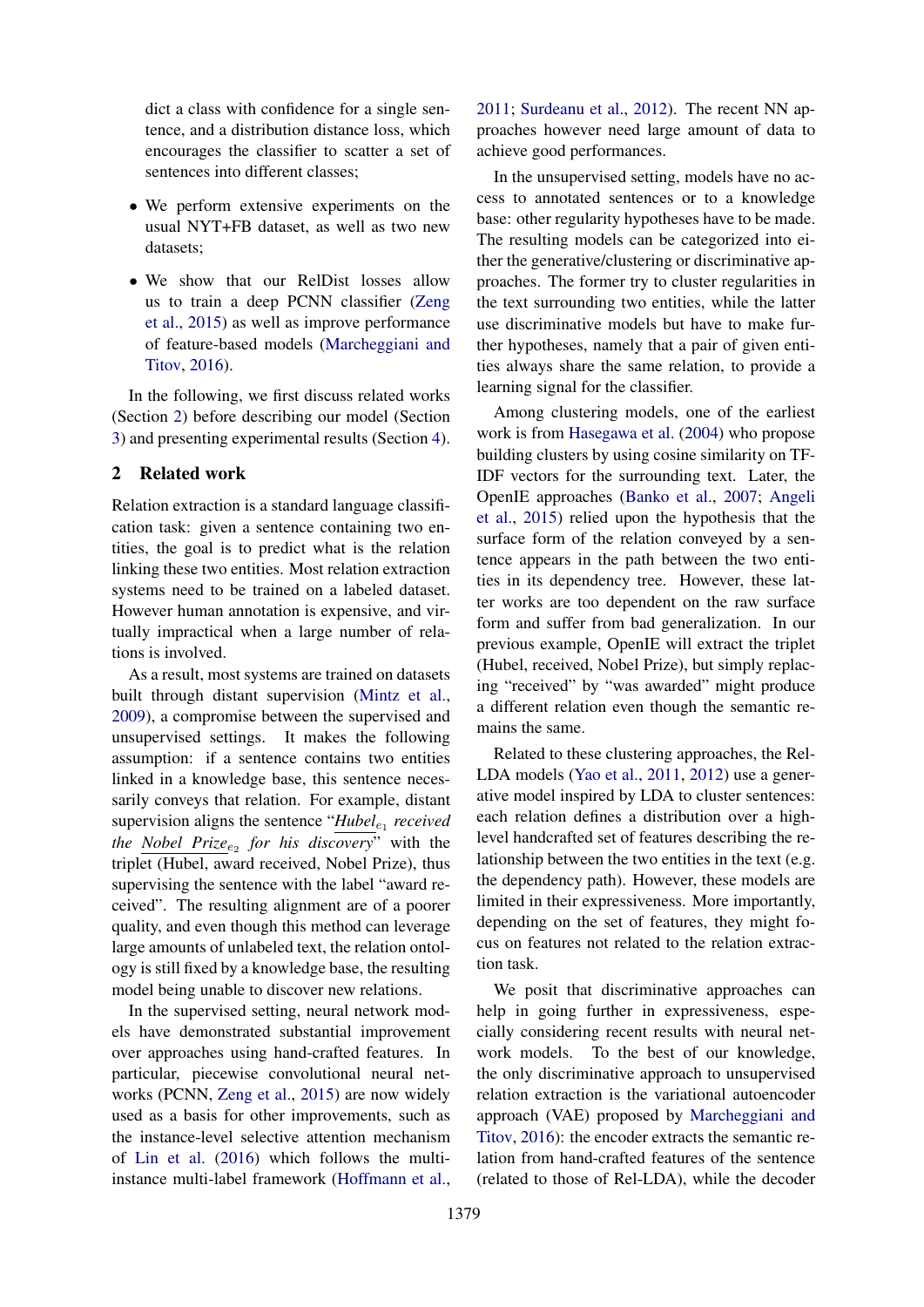The **sol** was the currency of **Peru** between 1863 and 1985.  
prefix 
$$
e_1
$$
  $e_2$  between 1863 and 1985.

<span id="page-2-1"></span>Figure 1: A sentence from Wikipedia where the conveyed relation is "currency used by". We call s the sentence with the two entities removed:  $s = (prefix, infix, suffix)$ .

tries to predict one of the two entities given the relation and the other entity, using a general triplet scoring function [\(Nickel et al.,](#page-9-12) [2011\)](#page-9-12). This scoring function provides a signal since it is known to predict to some extent relation triplets given their embeddings. Among the input features of the classifiers are the entities themselves, the resulting model can thus be interpreted as an autoencoder where the encoder part benefits from an additional context. The proposed loss, based on the KL divergence between the posterior distribution over relations and a uniform prior on the relation distribution, is very unstable in practice. Our proposed approaches solve this unstability, and allows us to train expressive classifiers such as the PCNN model [\(Zeng et al.,](#page-9-3) [2015\)](#page-9-3).

#### <span id="page-2-0"></span>3 Model description

Our model focuses on extracting the relation between two entities in textual data, and assumes that a recognition tool has identified named entities in the text. Furthermore, like most works on relation extraction, we limit ourselves to binary relations and therefore consider sentences with two tagged entities, as shown in Figure [1.](#page-2-1)

To provide a supervision signal to our relation classifier, we follow [Marcheggiani and Titov](#page-9-8) [\(2016\)](#page-9-8) and use a *fill-in-the-blank* task, i.e. "*The*  $\frac{sol_{e_1}}{sol_{e_1}}$  was the currency of <u>?</u> <sub>e2</sub> between 1863 and  $\overline{1985}$ .". To correctly fill in the blank, we could directly learn to predict the missing entity, but in this case we would not be able to learn a relation classifier. Instead, we want to first learn that this sentence expresses the semantic relation "currency used by" before using this information for a supervised task:

- (i) We suppose that the relation can be predicted by the text surrounding the two entities alone (see Figure [1\)](#page-2-1);
- (ii) We then try to predict the missing entity given the predicted relation and the other entity – this gives the supervision signal.

These hypotheses lead to the following formula-

tion of the fill-in-the-blank task:

<span id="page-2-3"></span>
$$
p(e_{-i} | s, e_i) = \sum_{r} \underbrace{p(r | s)}_{\text{(i) classifier (ii) link predictor}} (1)
$$

where  $e_1$  and  $e_2$  are the two entities, s is the text surrounding them and  $r$  is the relation linking them. As the link predictor can consider either entity, we use  $e_i$  to designate the given entity, and  $e_{-i} = \{e_1, e_2\} \setminus \{e_i\}$  the one to predict.

The relation classifier  $p(r | s)$  and link predictor  $p(e_{-i} \mid r, e_i)$  are trained jointly to reconstruct a missing entity, but the link predictor cannot access the input sentence directly. Thus, all the required information must be condensed into  $r$ , which acts as a bottleneck. We advocate that this information is the semantic relation between the two entities.

Note that [Marcheggiani and Titov](#page-9-8) [\(2016\)](#page-9-8) did not make our first independence hypothesis. Instead, their classifier is conditioned on both  $e_i$  and  $e_{-i}$ , strongly relying on the fact that r is an information bottleneck.

In the following, we first describe the relation classifier  $p(r \mid s)$  in section [3.1,](#page-2-2) before introducing the link predictor  $p(e_{-i} | r, e_i)$  in section [3.2.](#page-3-0) Arguing that the resulting model is unstable, we describe the two new RelDist losses in section [3.3.](#page-4-0)

#### <span id="page-2-2"></span>3.1 Unsupervised Relation Classifier

Our model for  $p(r \mid s)$  follows current state-ofthe-art practices for supervised relation extraction by using a piecewise convolutional neural network (PCNN, [Zeng et al.,](#page-9-3) [2015\)](#page-9-3). The input sentence can be split into three parts separated by the two entities (see Figure [1\)](#page-2-1). In a PCNN, the model outputs a representation for each part of the sentence. These are then combined to make a prediction. Figure [2](#page-3-1) shows the network architecture that we now describe.

First, each word of s is mapped to a real-valued vector. In this work, we use standard word embed-ding, initialized with GloVe<sup>[1](#page-0-0)</sup> [\(Pennington et al.,](#page-9-13) [2014\)](#page-9-13), and fine-tune them during training. Based on those embeddings, a convolutional layer detects

<sup>1</sup> 6B.50d from [https://nlp.stanford.edu/](https://nlp.stanford.edu/projects/glove/) [projects/glove/](https://nlp.stanford.edu/projects/glove/)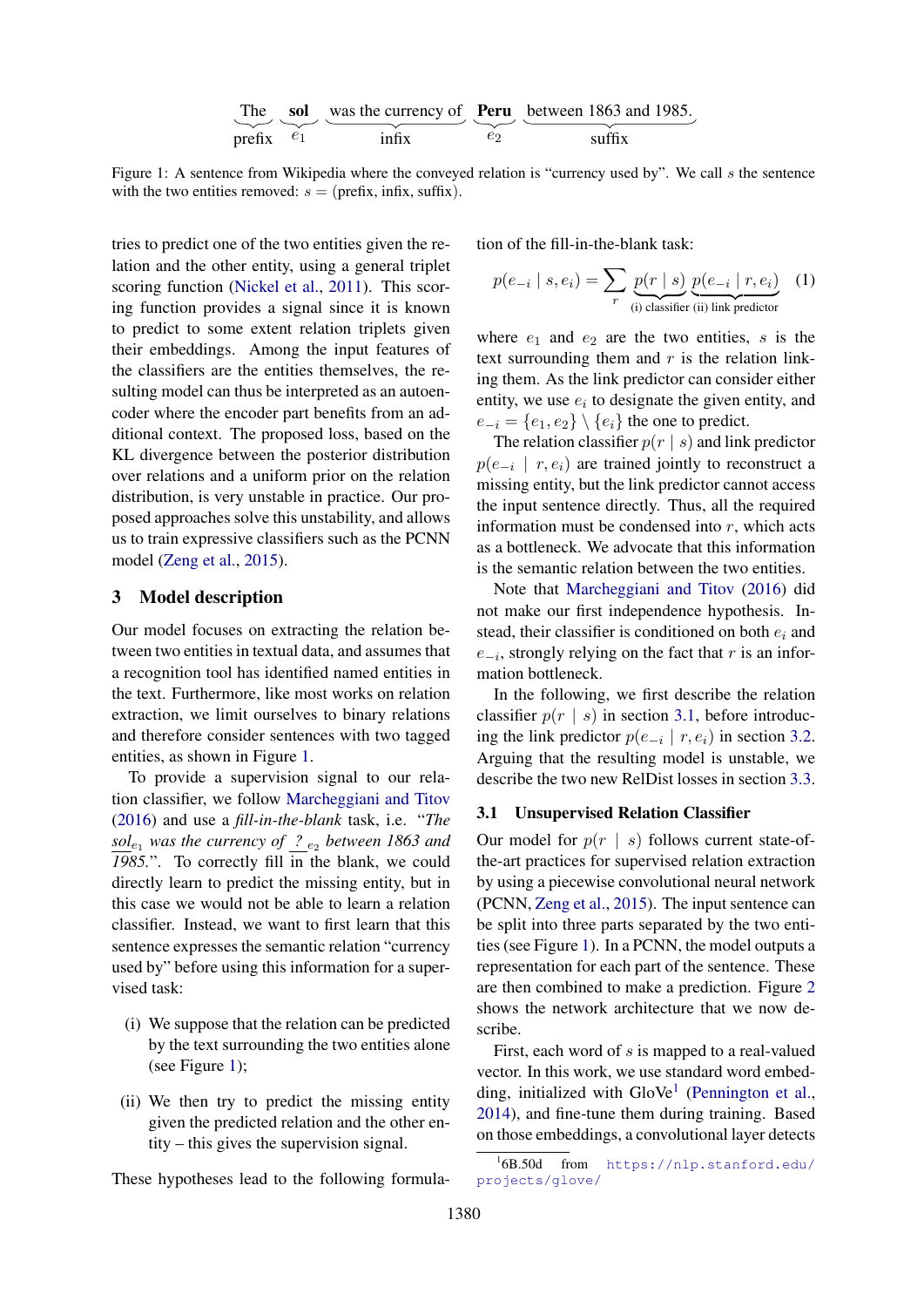<span id="page-3-1"></span>

Figure 2: Our relation extraction model. Its input is the sentence with the entities removed  $s =$ {prefix, infix, suffix}. Each part is run through a convolutional layer to give a fixed-size representation, which are then fed to a softmax layer to make a prediction.

patterns in subsequences of words. Then, a maxpooling along the text length combines all features into a fixed-size representation. Note that in our architecture, we obtained better results by using three distinct convolutions, one for each sentence part (i.e. the weights are not shared). We then apply a non-linear function (tanh) and sum the three vectors into a single representation for s. Finally, this representation is fed to a softmax layer to predict the distribution over the relations. This distribution can be plugged into equation [\(1\)](#page-2-3). Denoting  $f_{PCNN}$  our classifier, we have:

$$
p(r | s) = f_{\text{PCNN}}(r; s, \theta_{\text{PCNN}})
$$

where  $\theta_{\text{PCNN}}$  are the parameters of the classifier. Note that we can use the PCNN to predict the relationship for any pair of entities appearing in any sentence, since the input will be different for each pair selected (see Figure [2\)](#page-3-1).

#### <span id="page-3-0"></span>3.2 Link Predictor

The purpose of the link predictor is to provide supervision for the relation classifier. As such, it needs to be differentiable. We follow [Marcheg](#page-9-8)[giani and Titov](#page-9-8) [\(2016\)](#page-9-8) to model  $p(e_i | r, e_{-i})$ , and use an energy-based formalism, where  $\psi(e_1, r, e_2)$ is the energy associated with  $(e_1, r, e_2)$ . The probability is obtained as follows:

<span id="page-3-2"></span>
$$
p(e_1 | r, e_2) \propto \exp(\psi(e_1, r, e_2)) \quad (2)
$$

where  $\psi$  is expressed as the sum of two standard relational learning models:

$$
\psi(e_1,r,e_2) = \underbrace{\mathbf{u}_{e_1}^T \mathcal{A}_r \mathbf{u}_{e_2}}_{\text{RESCAL}} + \underbrace{\mathbf{u}_{e_1}^T B_r + \mathbf{u}_{e_2}^T C_r}_{\text{Selectional Prefrences}}
$$

where  $\mathbf{u} \in \mathbb{R}^{|E| \times m}$  is an entity embedding matrix,  $A \in \mathbb{R}^{|R| \times m \times m}$  is a three-way tensor encoding the entities interaction and  $B, C \in \mathbb{R}^{|R| \times m}$  are two matrices encoding the preferences of each relation of certain entities, and the hyper-parameter  $m$  is the dimension of the embedded entities. The function  $\psi$  also depends on the energy functions parameters  $\theta_{\psi} = {\mathcal{A}, B, C, \mathbf{u}}$  that we omit for legibility. RESCAL [\(Nickel et al.,](#page-9-12) [2011\)](#page-9-12) uses a bilinear tensor product to gauge the compatibility of the two entities, whereas in the Selectional Preferences model only the predisposition of an entity to appear as the subject or object of a relation is captured.

#### Negative Sampling

The number of entities being very large, the partition function of equation [\(2\)](#page-3-2) cannot be efficiently computed. To avoid the summation over the set of entities, we follow [Marcheggiani and Titov](#page-9-8) [\(2016\)](#page-9-8) and use negative sampling [\(Mikolov et al.,](#page-9-14) [2013\)](#page-9-14): instead of training a softmax classifier, we train a discriminator which tries to recognize real triplets  $(D = 1)$  from fake ones  $(D = 0)$ :

$$
p(D = 1 | e_1, e_2, r) = \sigma(\psi(e_1, r, e_2))
$$

where  $\sigma(x) = 1/(1 + \exp(-x))$  is the sigmoid function. This model is then trained by generating negative entities for each position and optimizing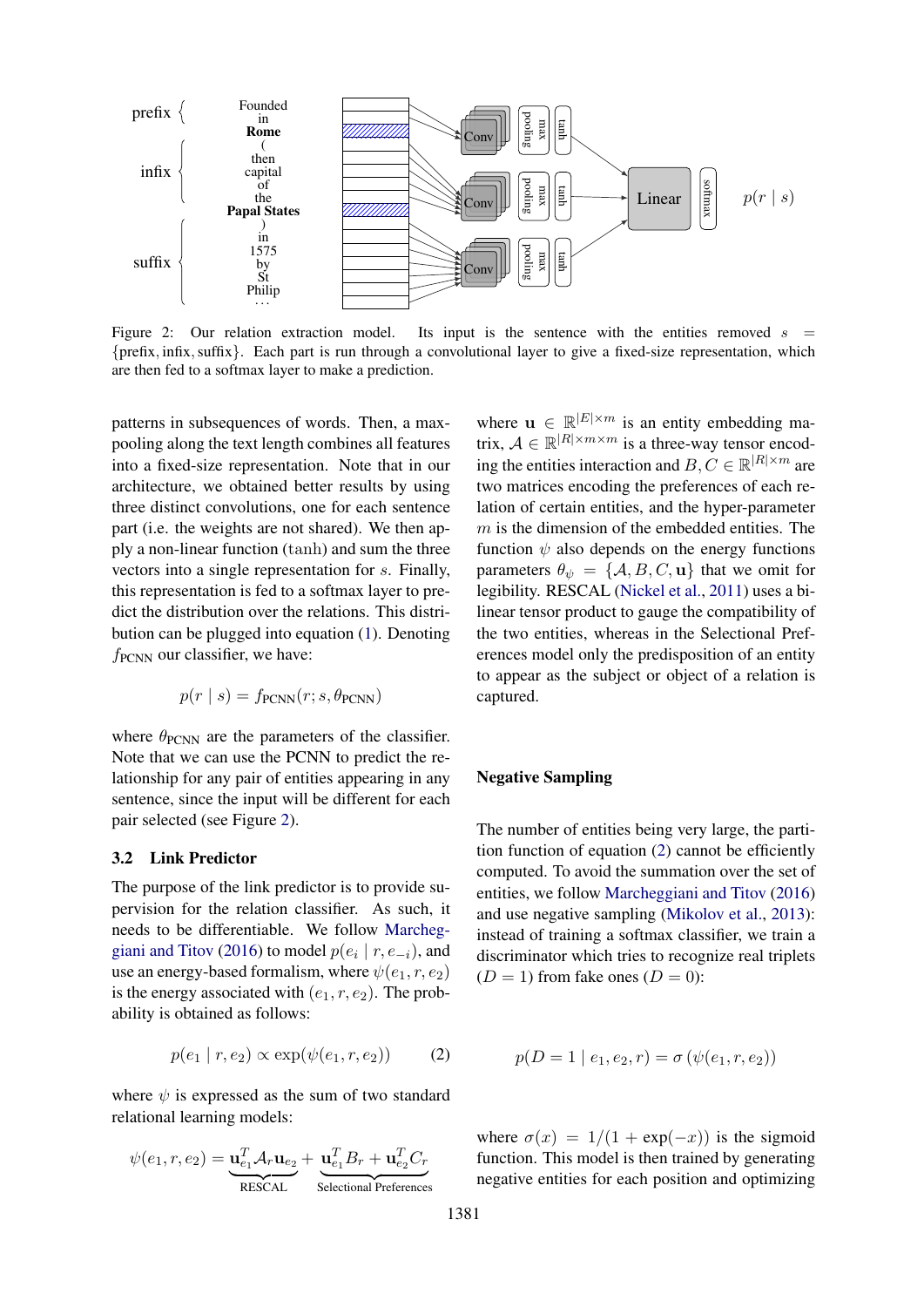the negative log likelihood:

$$
\mathcal{L}_{LP} = \mathop{\mathbb{E}}_{\substack{(e_1, e_2, s) \sim \chi \\ r \sim f_{\text{PCNN}}(s)}} \left[ -2 \log \sigma \left( \psi(e_1, r, e_2) \right) - \sum_{j=1}^k \mathop{\mathbb{E}}_{e' \sim \mathcal{E}} \left[ \log \sigma \left( -\psi(e_1, r, e') \right) \right] - \sum_{j=1}^k \mathop{\mathbb{E}}_{e' \sim \mathcal{E}} \left[ \log \sigma \left( -\psi(e', r, e_2) \right) \right] \right]
$$
\n(3)

This loss is defined over the data distribution  $\chi$ , i.e. the samples  $(e_1, e_2, s)$  follow a uniform distribution over sentences tagged with two entities. The distribution of the relation  $r$  for the sentence  $s$ is then given by the classifier  $f_{\text{PCNN}}(s)$ , which corresponds to the  $\sum_{r} p(r | s)$  in equation [\(1\)](#page-2-3). Following standard practice, during training, the expectation on negative entities is approximated by sampling  $k$  random entities following the empirical entity distribution  $\mathcal E$  for each position.

### <span id="page-4-0"></span>3.3 RelDist losses

Training the classifier through equation [\(3\)](#page-4-1) alone is very unstable and dependent on precise hyperparameter tuning. More precisely, according to our early experiments, the training process usually collapses into one of two regimes:

- $(\mathcal{P}1)$  The classifier is very uncertain about which relation is expressed and outputs a relation following a uniform distribution ;
- (P2) All sentences are classified as conveying the same relation.

In both cases, the link predictor can do a good job minimizing  $\mathcal{L}_{LP}$  by ignoring the output of the classifier, simply exploiting entities co-occurrences. More precisely, many entities only appear in one relationship with a single other entity. In this case, the link predictor can easily ignore the relationship  $r$  and predict the missing entity – and there is a pressure for this as the classifier's output is not yet reliable at the beginning of the optimization process.

This instability problem is particularly true since the two components (classifier and link predictor) are strongly interdependent: the classifier cannot be trained without a good link predictor, which itself cannot take  $r$  into account without a good classifier resulting in a bootstrap problem. To overcome these pitfalls, we developed two additional losses, that we now describe.

<span id="page-4-1"></span>Skewness. Firstly, to encourage the classifier to be confident in its output, we minimize the entropy of the predicted relation distribution. This addresses  $P1$  by forcing the classifier toward outputting one-hot vectors for a given sentence using the following loss:

<span id="page-4-2"></span>
$$
\mathcal{L}_{\mathbf{S}} = \mathbb{E}_{(e_1, e_2, s) \sim \chi} \left[ H(R \mid e_1, e_2, s) \right] \tag{4}
$$

where  $R$  is the random variable corresponding to the predicted relation. Following our first independence hypothesis, the entropy of equation [\(4\)](#page-4-2) is equivalent to  $H(R \mid s)$ .

Dispersion. Secondly, to ensure that the classifier predicts several relations, we minimize the KL-divergence between the prior  $p(R)$  and the uniform distribution  $U$ , that is:

<span id="page-4-4"></span>
$$
\mathcal{L}_{\mathcal{D}} = D_{\mathcal{KL}}(p(R) \parallel U) \tag{5}
$$

Note that contrary to  $\mathcal{L}_S$ , in order to have a good approximation of  $p(R)$ , the loss  $\mathcal{L}_D$  measures the un-conditionnal distribution over  $R$ , i.e. the distribution of predicted relations over all sentences. This addresses  $P2$  by forcing the classifier toward predicting each class equally often over a set of sentences.

To satisfactorily and jointly train the link predictor and the classifier, we use the two losses at the same time, resulting in the final loss:

<span id="page-4-3"></span>
$$
\mathcal{L} = \mathcal{L}_{LP} + \alpha \mathcal{L}_S + \beta \mathcal{L}_D \tag{6}
$$

where  $\alpha$  and  $\beta$  are both positive hyper-parameters.

All three losses are defined over the real data distribution, but in practice they are approximated at the level of a mini-batch. First, both  $\mathcal{L}_{LP}$  and  $\mathcal{L}_S$  can be computed for each sample independently. To optimize  $\mathcal{L}_D$  however, we need to estimate  $p(R)$  at the mini-batch level, and maximize the entropy of the mean predicted relation. Formally, let  $s_i$  for  $i = 1, \ldots, B$  be the *i*-th sentence in a batch of size B, we approximate  $\mathcal{L}_{\text{D}}$  as:

$$
\sum_{r} \left( \sum_{i=1}^{B} \frac{f_{\text{PCNN}}(r;s_i)}{B} \right) \log \left( \sum_{i=1}^{B} \frac{f_{\text{PCNN}}(r;s_i)}{B} \right)
$$

Learning We optimize the empirical estimation of [\(6\)](#page-4-3), learning the PCNN parameters and word embeddings  $\theta_{\text{PCNN}}$  as well as the link predictor parameters and entity embeddings  $\theta_{\psi}$  jointly.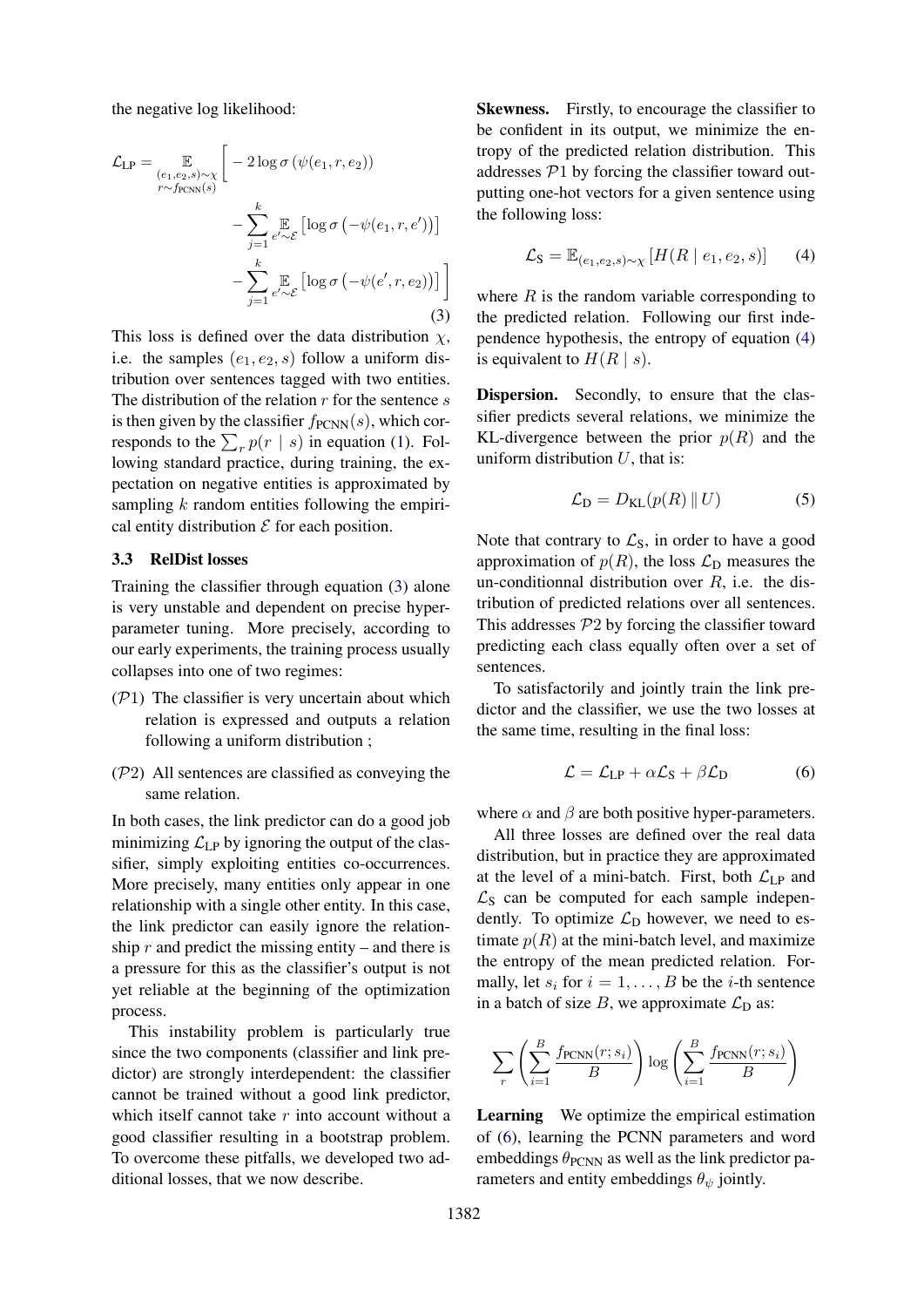Comparison to VAE When computing the loss of the VAE model [\(Marcheggiani and Titov,](#page-9-8) [2016\)](#page-9-8), aside from the reconstruction term  $\mathcal{L}_{LP}$ , the following regularization term is derived:

$$
\mathcal{L}_{\text{VAEreg}} = \mathbb{E}_{(e_1, e_2, s) \sim \chi} \left[ -H(R \mid e_1, e_2, s) \right]
$$

This term results from the KL between  $p(R \mid e_1, e_2, s)$  and the uniform distribution. Its purpose is to prevent the classifier from always predicting the same relation, i.e. it has the same purpose as our distance loss  $\mathcal{L}_D$ . However its expression is equivalent to  $-\mathcal{L}_s$ , and indeed, minimizing the opposite of our skewness loss increases the entropy of the classifier output, addressing P2. Yet, using  $\mathcal{L}_{VAEreg} = -\mathcal{L}_{S}$  alone, draws the classifier into the other pitfall  $P1$ . This causes a drop in performance, as we will show experimentally.

### <span id="page-5-0"></span>4 Experiments

### 4.1 Datasets

To evaluate our model we use labeled datasets, the labels being used for validation $<sup>2</sup>$  $<sup>2</sup>$  $<sup>2</sup>$  and evaluation.</sup> The first dataset is the one of [Marcheggiani and](#page-9-8) [Titov](#page-9-8) [\(2016\)](#page-9-8), which is similar to the one used in [Yao et al.](#page-9-6) [\(2011\)](#page-9-6). This dataset was built through distant supervision [\(Mintz et al.,](#page-9-9) [2009\)](#page-9-9) by aligning sentences from the New York Times corpus (NYT, [Sandhaus,](#page-9-15) [2008\)](#page-9-15) with Freebase (FB, [Bol](#page-8-4)[lacker et al.,](#page-8-4) [2008\)](#page-8-4) triplets. Several sentences were filtered out based on features like the length of the dependency path between the two entities, resulting in 2 million sentences with only 41,000 (2%) of them labeled with one of 262 possible relations. 20% of the labeled sentences were set aside for validation, the remaining 80% are used to compute the final results.

We also extracted two datasets from T-REx [\(El](#page-9-16)[sahar et al.,](#page-9-16) [2017\)](#page-9-16) which was built as an alignment of Wikipedia with Wikidata (Vrandečić, [2012\)](#page-9-17). We only consider triplets where both entities appear in the same sentence. If a single sentence contains multiple triplets, it will appear multiple times in the dataset, each time with a different pair of target entities. We built the first dataset *DS* by extracting all triplets of T-REx where the two entities are linked by a relation in Wikidata. This is the usual distant supervision method. It resulted in 1189 relations and nearly 12 million sentences, all of them labeled with a relation.

In Wikidata, each relation is annotated with a list of associated surface forms, for example "shares border with" can be conveyed by "borders", "adjacent to", "next to", etc. The second dataset we built, *SPO*, only contains the sentences where a surface form of the relation also appears, resulting in 763,000 samples (6% of the unfiltered) and 615 relations. This dataset still contains some misalignment, but should nevertheless be easier for models to extract the correct semantic relation.

#### 4.2 Baseline and Model

We compare our model with two state-of-the-art approaches, two generative rel-LDA models of [Yao et al.](#page-9-6) [\(2011\)](#page-9-6) and the VAE model of [Marcheg](#page-9-8)[giani and Titov](#page-9-8) [\(2016\)](#page-9-8).

The two rel-LDA models only differ by the number of features considered. We use the 8 features listed in [Marcheggiani and Titov](#page-9-8) [\(2016\)](#page-9-8). Rel-LDA uses the first 3 simplest features defined in their paper, while rel-LDA1 is trained by iteratively adding more features until all 8 are used.

To assess our two main contributions individually, we evaluate the PCNN classifier and our additional losses separately.

More precisely, we first study the effect of the RelDist losses by looking at the differences between models optimizing  $\mathcal{L}_{LP} - \alpha \mathcal{L}_S$  and the ones optimizing  $\mathcal{L}_{LP} + \alpha \mathcal{L}_S + \beta \mathcal{L}_D$ . Second, we study the effect of the relation classifier by comparing the feature-based classifier and the PCNN trained with the same losses. We thus have four models: March– $\mathcal{L}_S$  (which corresponds to the model of [Marcheggiani and Titov](#page-9-8) [\(2016\)](#page-9-8)), March+ $\mathcal{L}_{S}+\mathcal{L}_{D}$ , PCNN– $\mathcal{L}_S$  and PCNN+ $\mathcal{L}_S$  +  $\mathcal{L}_D$ .

All models are trained with 10 relation classes, which, while lower than the number of true relations, allows to compare faithfully the models since the distribution of gold relations is very unbalanced. For feature-based models, the size of the features domain range from 1 to 10 million values depending on the dataset. We train our models with Adam using  $L_2$  regularization on all parameters. To have a good estimation of  $p(R)$  in the computation of  $\mathcal{L}_{\text{D}}$ , we use a batch size of 100. Words embeddings are of size 50, entities embeddings of size  $m = 10$ . We sample  $k = 5$  negative samples to estimate  $\mathcal{L}_{\text{LP}}$ . Lastly, we set  $\alpha = 0.01$ and  $\beta = 0.02$ . All three datasets come with a validation set, and following [Marcheggiani and Titov](#page-9-8) [\(2016\)](#page-9-8), we used it for cross-validation to optimize

<sup>&</sup>lt;sup>2</sup>As in other unsupervised RE papers.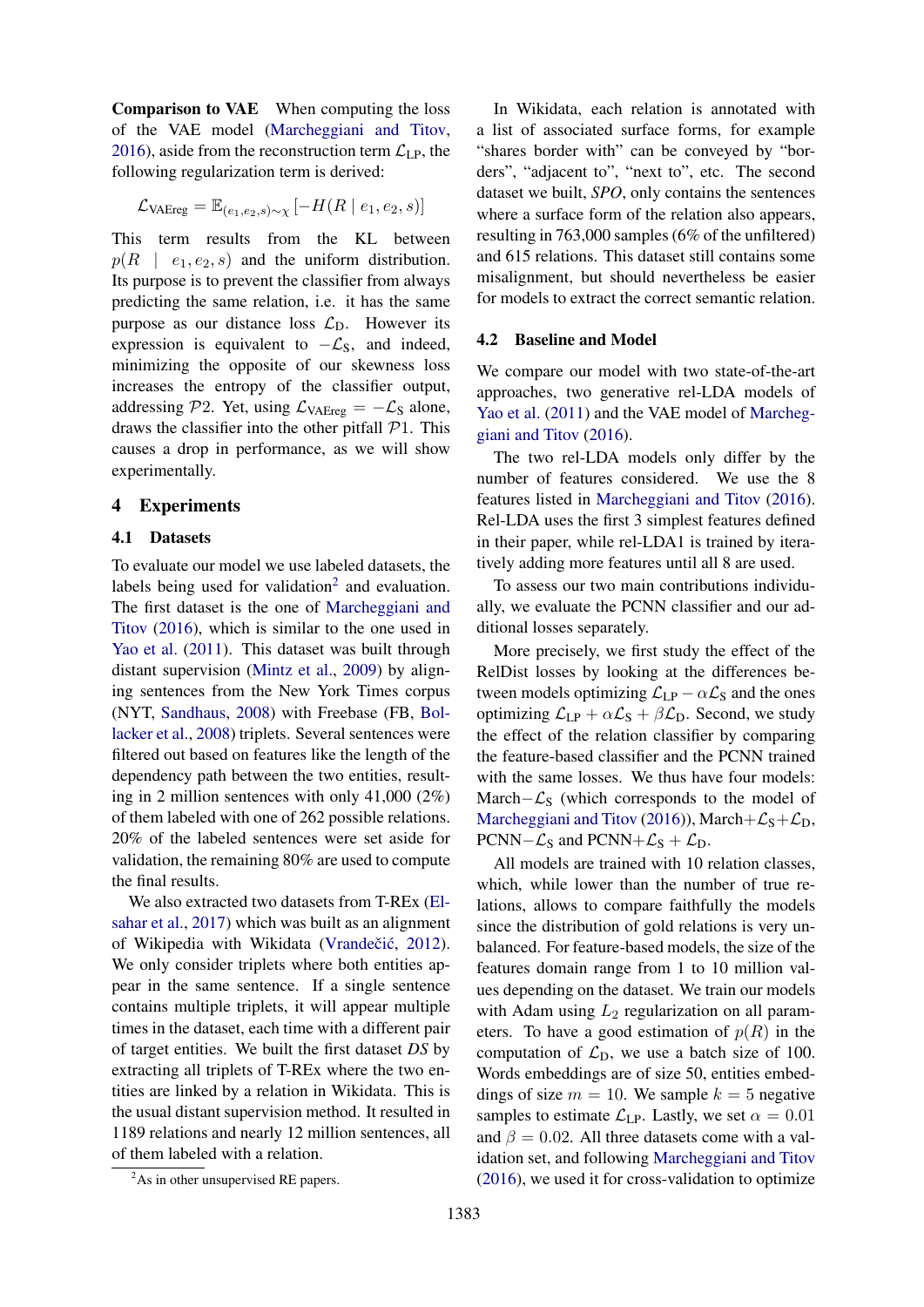<span id="page-6-0"></span>

| Dataset          | Model       |                                                   | B <sup>3</sup> |       |      | V-measure |      |       | ARI  |
|------------------|-------------|---------------------------------------------------|----------------|-------|------|-----------|------|-------|------|
|                  | Classifier  | Reg.                                              | $F_1$          | Prec. | Rec. | $F_1$     | Hom. | Comp. |      |
| NYT+FB           | rel-LDA     |                                                   | 29.1           | 24.8  | 35.2 | 30.0      | 26.1 | 35.1  | 13.3 |
|                  | rel-LDA1    |                                                   | 36.9           | 30.4  | 47.0 | 37.4      | 31.9 | 45.1  | 24.2 |
|                  | March.      | $-\mathcal{L}_\mathrm{S}$                         | 35.2           | 23.8  | 67.1 | 27.0      | 18.6 | 49.6  | 18.7 |
|                  | <b>PCNN</b> | $-\mathcal{L}_\mathrm{S}$                         | 27.6           | 24.3  | 31.9 | 24.7      | 21.2 | 29.6  | 15.7 |
|                  | March.      | $\mathcal{L}_{\rm S} + \mathcal{L}_{\rm D}$       | 37.5           | 31.1  | 47.4 | 38.7      | 32.6 | 47.8  | 27.6 |
|                  | <b>PCNN</b> | $\mathcal{L}_\mathrm{S} + \mathcal{L}_\mathrm{D}$ | 39.4           | 32.2  | 50.7 | 38.3      | 32.2 | 47.2  | 33.8 |
| <b>T-REX SPO</b> | rel-LDA     |                                                   | 11.9           | 10.2  | 14.1 | 5.9       | 4.9  | 7.4   | 3.9  |
|                  | rel-LDA1    |                                                   | 18.5           | 14.3  | 26.1 | 19.4      | 16.1 | 24.5  | 8.6  |
|                  | March.      | $-\mathcal{L}_\mathrm{S}$                         | 24.8           | 20.6  | 31.3 | 23.6      | 19.1 | 30.6  | 12.6 |
|                  | <b>PCNN</b> | $-\mathcal{L}_\mathrm{S}$                         | 25.3           | 19.2  | 37.0 | 23.1      | 18.1 | 31.9  | 10.8 |
|                  | March.      | $\mathcal{L}_\mathrm{S}+\mathcal{L}_\mathrm{D}$   | 29.5           | 22.7  | 42.0 | 34.8      | 28.4 | 45.1  | 20.3 |
|                  | <b>PCNN</b> | $\mathcal{L}_\mathrm{S}+\mathcal{L}_\mathrm{D}$   | 36.3           | 28.4  | 50.3 | 41.4      | 33.7 | 53.6  | 21.3 |
| <b>T-REx DS</b>  | rel-LDA     |                                                   | 9.7            | 6.8   | 17.0 | 8.3       | 6.6  | 11.4  | 2.2  |
|                  | rel-LDA1    |                                                   | 12.7           | 8.3   | 26.6 | 17.0      | 13.3 | 23.5  | 3.4  |
|                  | March.      | $-\mathcal{L}_\mathrm{S}$                         | 9.0            | 6.4   | 15.5 | 5.7       | 4.5  | 7.9   | 1.9  |
|                  | <b>PCNN</b> | $-\mathcal{L}_\mathrm{S}$                         | 12.2           | 8.6   | 21.1 | 12.9      | 10.1 | 18.0  | 2.9  |
|                  | March.      | $\mathcal{L}_\mathrm{S}+\mathcal{L}_\mathrm{D}$   | 19.5           | 13.3  | 36.7 | 30.6      | 24.1 | 42.1  | 11.5 |
|                  | <b>PCNN</b> | $\mathcal{L}_\mathrm{S} + \mathcal{L}_\mathrm{D}$ | 19.7           | 14.0  | 33.4 | 26.6      | 20.8 | 36.8  | 9.4  |

Table 1: Results (percentage) on our three datasets. The rel-LDA and rel-LDA1 models come from [Yao et al.](#page-9-6) [\(2011\)](#page-9-6). The model of [Marcheggiani and Titov](#page-9-8) [\(2016\)](#page-9-8) is March  $-\mathcal{L}_s$ .

the  $B^3F_1$  (described below).

### 4.3 Evaluation metrics

We used the  $B<sup>3</sup>$  metric used in [Yao et al.](#page-9-6) [\(2011\)](#page-9-6) and [Marcheggiani and Titov](#page-9-8) [\(2016\)](#page-9-8), and complemented it with two more metrics commonly seen in clustering task evaluation: V-measure [\(Rosen](#page-9-18)[berg and Hirschberg,](#page-9-18) [2007\)](#page-9-18) and ARI [\(Hubert and](#page-9-19) [Arabie,](#page-9-19) [1985\)](#page-9-19), allowing us to capture the characteristics of each approach more in detail.

To clearly describe the different metrics, we propose a common probabilistic formulation of those (in practice, they are estimated on the validation and test sets), and use the following notations. Let  $X$  (or  $Y$ ) be a random variable corresponding to a sentence. We denote  $c(X)$  the predicted cluster of X and  $g(X)$  its conveyed gold relation.

B-cubed. The first metric we compute is a generalization of  $F_1$  for clustering tasks called  $B^3$ [\(Bagga and Baldwin,](#page-8-5) [1998\)](#page-8-5). The  $B<sup>3</sup>$  precision and recall are defined as follows:

$$
B3 Precision = \underset{X,Y}{\mathbb{E}} P(g(X) = g(Y) | c(X) = c(Y))
$$
  

$$
B3 Recall = \underset{X,Y}{\mathbb{E}} P(c(X) = c(Y) | g(X) = g(Y))
$$

As precision and recall can be trivially maximized by putting each sample in its own cluster or by clustering all samples into a single class, the main metric  $B^3$  F<sub>1</sub> is defined as the harmonic mean of precision and recall.

V-measure. We also consider an entropy-based metric [\(Rosenberg and Hirschberg,](#page-9-18) [2007\)](#page-9-18); this metric is defined by the homogeneity and completeness, which are akin to  $B<sup>3</sup>$  precision and recall, but rely on conditional entropy:

Homogeneity =  $1 - H(c(X) | g(X)) / H(c(X))$ Completeness =  $1 - H(g(X) | c(X)) / H(g(X))$ 

As  $B<sup>3</sup>$ , the V-measure is summarized by the F1 value. Compared to  $B^3$ , the V-measure penalizes small impurities in a relatively "pure" cluster more harshly than in less pure ones. Symmetrically, it penalizes more a degradation of a well clustered relation than of a less well clustered one.

Adjusted Rand Index. Finally, the Rand Index is defined as the probability that cluster and gold assignments are compatible:

$$
\mathbf{RI} = \underset{X,Y}{\mathbb{E}} \left[ P\left( c(X) = c(Y) \Leftrightarrow g(X) = g(Y) \right) \right]
$$

The Adjusted Rand Index (ARI, [Hubert and Ara](#page-9-19)[bie,](#page-9-19) [1985\)](#page-9-19) is a normalization of the Rand Index such that a random assignment has an ARI of 0, and the maximum is 1. Compared to the previous metrics, ARI will be less sensitive to a discrepancy between precision/homogeneity and recall/completeness since it is not an harmonic mean of both.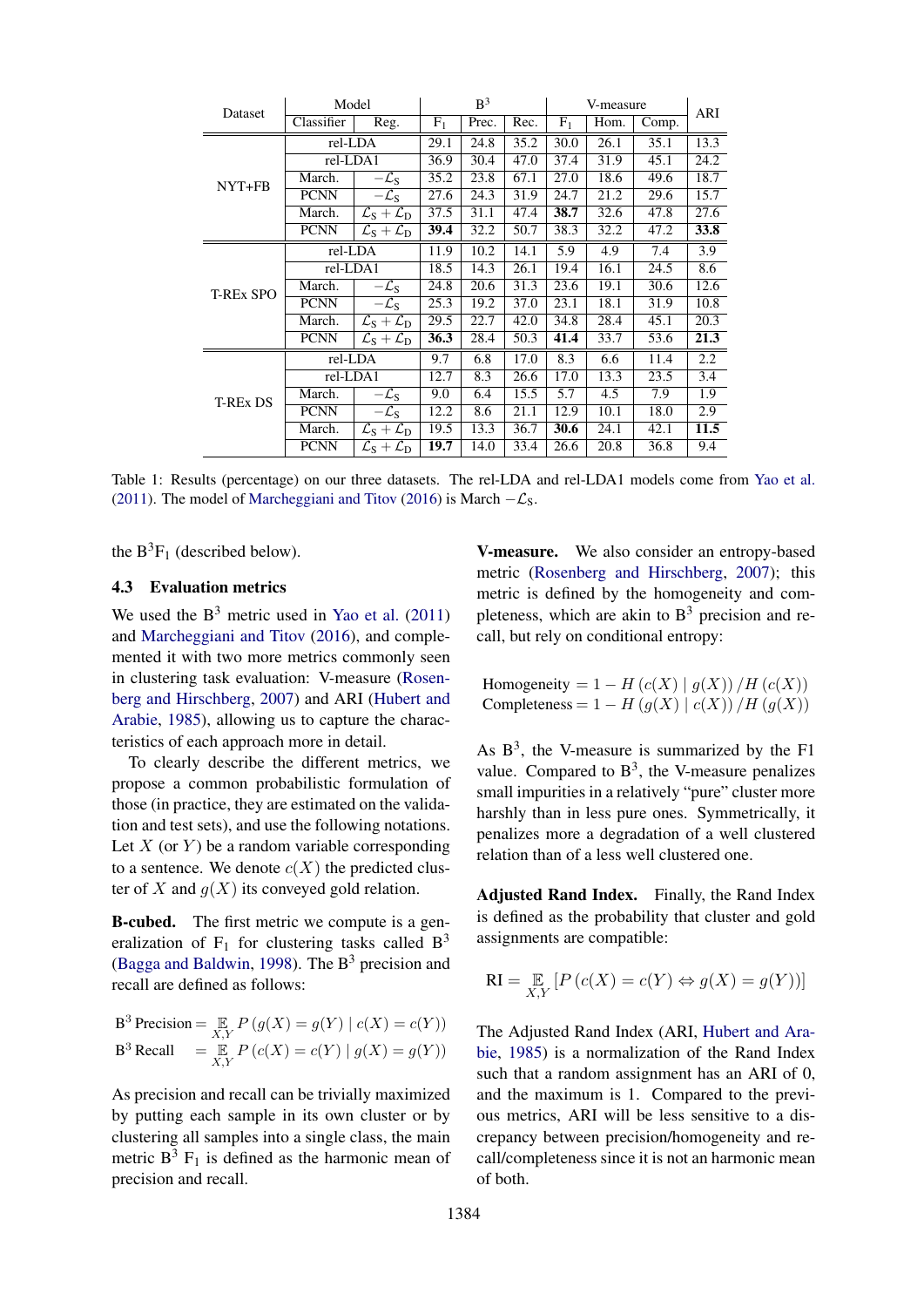<span id="page-7-0"></span>

Figure 3: Normalized contingency tables for the TREx SPO dataset. Each of the 10 columns corresponds to a predicted relation cluster, which were sorted to ease comparison. The rows identify Wikidata relations sorted by frequency in the TREx SPO corpus. The area of each square is proportional to the number of sentences in the cell. The matrix was normalized so that each row sum to 1, thus it is more akin to a  $B<sup>3</sup>$  per-item recall than a true contingency table.

#### 4.4 Results

The results reported in Table [1](#page-6-0) are the average test scores of three runs on the NYT+FB and T-REx SPO datasets, using different random initialization of the parameters – in practice the variance was low enough so that reported results can be analyzed. We observe that regardless of the model and metrics, the highest measures are obtained on T-REx SPO, then NYT+FB and finally T-REx DS. This was to be expected, since T-REx SPO was built to be easy, and hard-to-process sentences were filtered out of NYT+FB [\(Yao et al.,](#page-9-6) [2011;](#page-9-6) [Marcheggiani and Titov,](#page-9-8) [2016\)](#page-9-8). We also observe that main metrics agree in general  $(B^3, V\text{-}\text{measure})$ and ARI) in most cases. Performing a PCA on the measures, we observed that V-measure forms a nearly-orthogonal axis to  $B^3$ , and to lesser extent ARI. Hence we can focus on  $B<sup>3</sup>$  and V-measure in our analysis.

We first measure the benefit of our RelDist losses: on all datasets and metrics, the two models using  $+\mathcal{L}_S + \mathcal{L}_D$  are systematically better than the ones using  $-\mathcal{L}_s$  alone: (1) The PCNN models consistently gain between 7 and 11 points in  $B<sup>3</sup>$  $F_1$  from these additional losses; (2) The featurebased classifier benefits from the RelDist losses to a lesser extent, except on the T-REx DS dataset on which the March– $\mathcal{L}_S$  model without the RelDist losses completely collapses – we hypothesize that this dataset is too hard for the model given the number of parameters to estimate.

We now restrict to discriminative models based on  $+\mathcal{L}_S + \mathcal{L}_D$ . We note that both (March/PCNN) exhibit better performances than generative ones (Rel-LDA, Rel-LDA1) with a difference ranging

from 2.5/0.6 (NYT, for March/PCNN) to 11/17.8 (on SPO). However, the advantage of PCNN over feature-based classifier is not completely clear. While the PCNN version has a systematically better B<sup>3</sup> F<sub>1</sub> on all datasets ( $\Delta$  of 0.2/1.9/6.8 respectively for DS/NYT/SPO), the V-measure decreases by 0.4/4.0 on respectively NYT/DS, and ARI by 2.1 on DS. As  $B^3$  F<sub>1</sub> was used for validation, this shows that the PCNN models overfit this metric by polluting relatively clean clusters with unrelated sentences or degrades well clustered gold relations by splitting them within two clusters.

#### 4.5 Qualitative Analysis

Since all the metrics agree on the SPO dataset, we plot the contingency tables of our models in Figure [3.](#page-7-0) Each row is labeled with the gold Wikidata relation extracted through distant supervision. Since relations are generally not symmetric, each Wikidata relation appears twice in the table, once for each disposition of the entities in the sentence. This is particularly problematic with symmetric relations like "shares border" which are two different gold relations that actually convey the same semantic.

To interpret Figure [3,](#page-7-0) we have to see whether a predicted cluster (column) contains different gold relations – paying attention to the fact that the most important gold relations are listed in the top rows (the top 5 relations account for 50% of sentences). The first thing to notice is that the contingency tables of both models using our RelDist losses are sparser (for each columnn), which means that our models better separate relations from each other. We observe that March– $\mathcal{L}_S$  is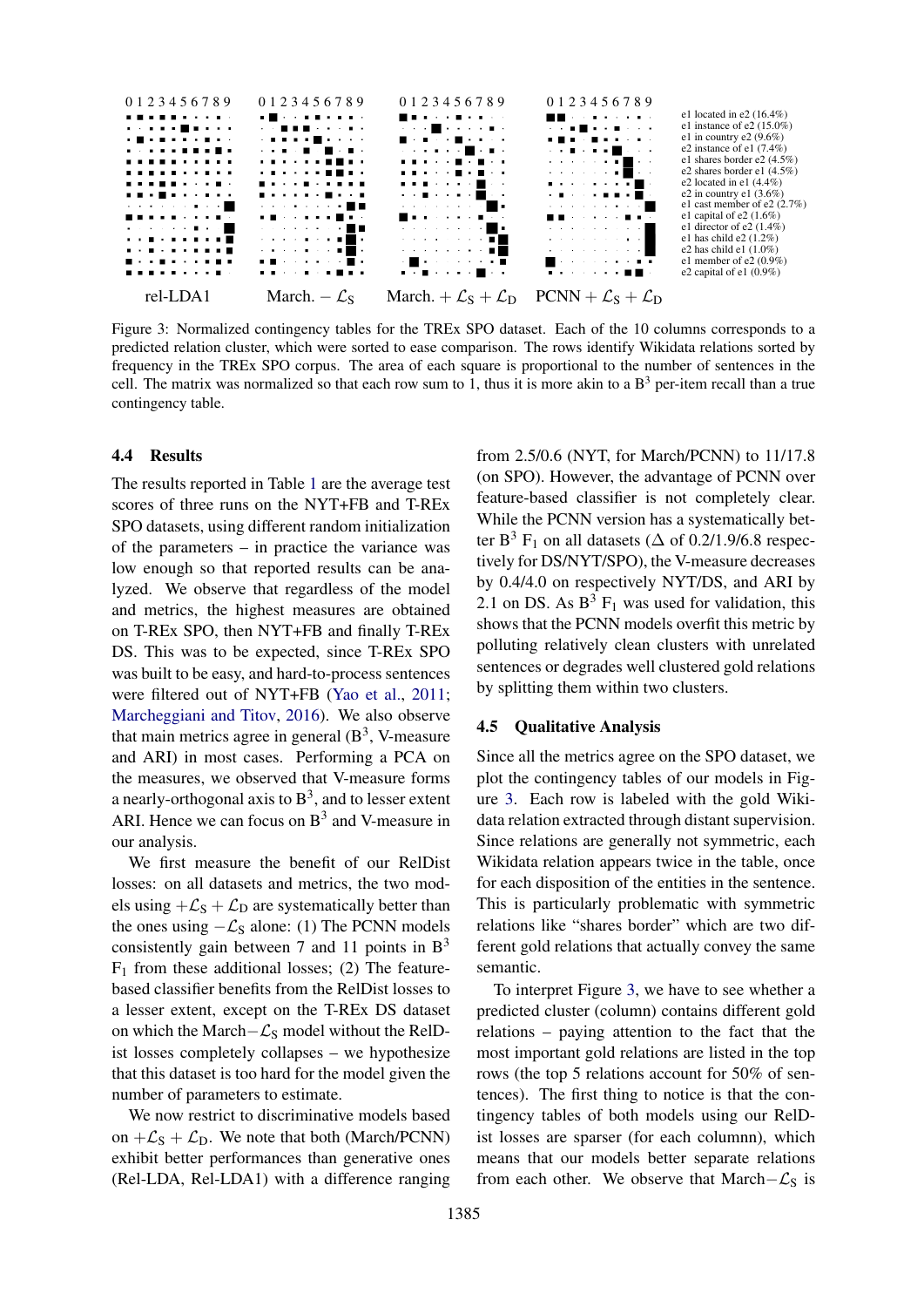affected by the pitfall  $P1$  (uniform distribution) for many gold clusters. The  $-\mathcal{L}_S$  loss forces the classifier to be uncertain about which relation is expressed, translating into a dense contingency table and resulting in poor performances. The Rel-LDA1 model is even worse, and fails to identify clear clusters, showing the limitations of a purely generative approach that might focus on clusters not linked with any relation.

Focusing on our proposed model,  $PCNN+\mathcal{L}_S$  +  $\mathcal{L}_D$  (rightmost figure), we looked at two different mistakes. The first is a gold cluster divided in two (low recall). When looking at clusters 0 and 1, we did not find any recognizable pattern. Moreover, the corresponding link predictor parameters are very similar. This seems to be a limitation of the distance loss: splitting a large cluster in two may improve  $\mathcal{L}_D$  but worsen all the evaluation metrics. The model is then penalized by the fact that it lost one slot to transmit information between the classifier and the link predictor. The second type of mistake is when a predicted cluster corresponds to two gold ones (low precision). Here, most of the mistakes seem understandable: "shares border" is symmetric (cluster 7), "located in" and "in country" (cluster 8) or "cast member" and "director of" (cluster 9) are clearly related.

### 5 Conclusion

In this paper, we show that discriminative relation extraction models can be trained efficiently on unlabeled datasets. Unsupervised relation extraction models tends to produce impure clusters by enforcing a uniformity constrain at the level of a single sample. We proposed two losses (named RelDist) to effectively train expressive relation extraction models by enforcing the distribution over relations to be uniform – note that other target distributions could be used. In particular, we were able to successfully train a deep neural network classifier that only performed well in a supervised setting so far. We demonstrated the effectiveness of our RelDist losses on three datasets and showcased its effect on cluster purity.

Future work will investigate more complex and recent neural network models such as [Devlin et al.](#page-8-6) [\(2018\)](#page-8-6), as well as alternative losses. In particular, while forcing an uniform distribution with the distance loss  $\mathcal{L}_D$  might be meaningful with a low number of predicted clusters, it might not generalize to larger number of relations. Preliminary

experiments seem to indicate that this can be addressed by replacing the uniform distribution in equation [5](#page-4-4) with the empirical distribution of the relations in the validation set, or any other appropriate law if no validation set is available.

### Acknowledgments

We are grateful to Diego Marcheggiani for for sharing his dataset with us. Furthermore, we would like to thank Alexandre Allauzen, Xavier Tannier as well as the anonymous ACL reviewers for their valuable remarks. This work was lead with the support of the FUI-BInD Project.

#### **References**

- <span id="page-8-3"></span>Gabor Angeli, Melvin Jose Johnson Premkumar, and Christopher D Manning. 2015. Leveraging linguistic structure for open domain information extraction. In *Proceedings of the 53rd Annual Meeting of the Association for Computational Linguistics and the 7th International Joint Conference on Natural Language Processing (Volume 1: Long Papers)*, volume 1, pages 344–354.
- <span id="page-8-5"></span>Amit Bagga and Breck Baldwin. 1998. Entitybased cross-document coreferencing using the vector space model. In *Proceedings of the 36th Annual Meeting of the Association for Computational Linguistics and 17th International Conference on Computational Linguistics-Volume 1*, pages 79–85. Association for Computational Linguistics.
- <span id="page-8-2"></span>Michele Banko, Michael J Cafarella, Stephen Soderland, Matthew Broadhead, and Oren Etzioni. 2007. Open information extraction from the web. In *IJ-CAI*, volume 7, pages 2670–2676.
- <span id="page-8-0"></span>Jonathan Berant, Andrew Chou, Roy Frostig, and Percy Liang. 2013. Semantic parsing on freebase from question-answer pairs. In *EMNLP*.
- <span id="page-8-4"></span>Kurt Bollacker, Colin Evans, Praveen Paritosh, Tim Sturge, and Jamie Taylor. 2008. Freebase: a collaboratively created graph database for structuring human knowledge. In *Proceedings of the 2008 ACM SIGMOD international conference on Management of data*, pages 1247–1250. AcM.
- <span id="page-8-1"></span>Jeffrey Dalton, Laura Dietz, and James Allan. 2014. [Entity query feature expansion using knowledge](https://doi.org/10.1145/2600428.2609628) [base links.](https://doi.org/10.1145/2600428.2609628) In *Proceedings of the 37th International* ACM SIGIR Conference on Research & Devel*opment in Information Retrieval*, SIGIR '14, pages 365–374, New York, NY, USA. ACM.
- <span id="page-8-6"></span>Jacob Devlin, Ming-Wei Chang, Kenton Lee, and Kristina Toutanova. 2018. Bert: Pre-training of deep bidirectional transformers for language understanding. *arXiv preprint arXiv:1810.04805*.